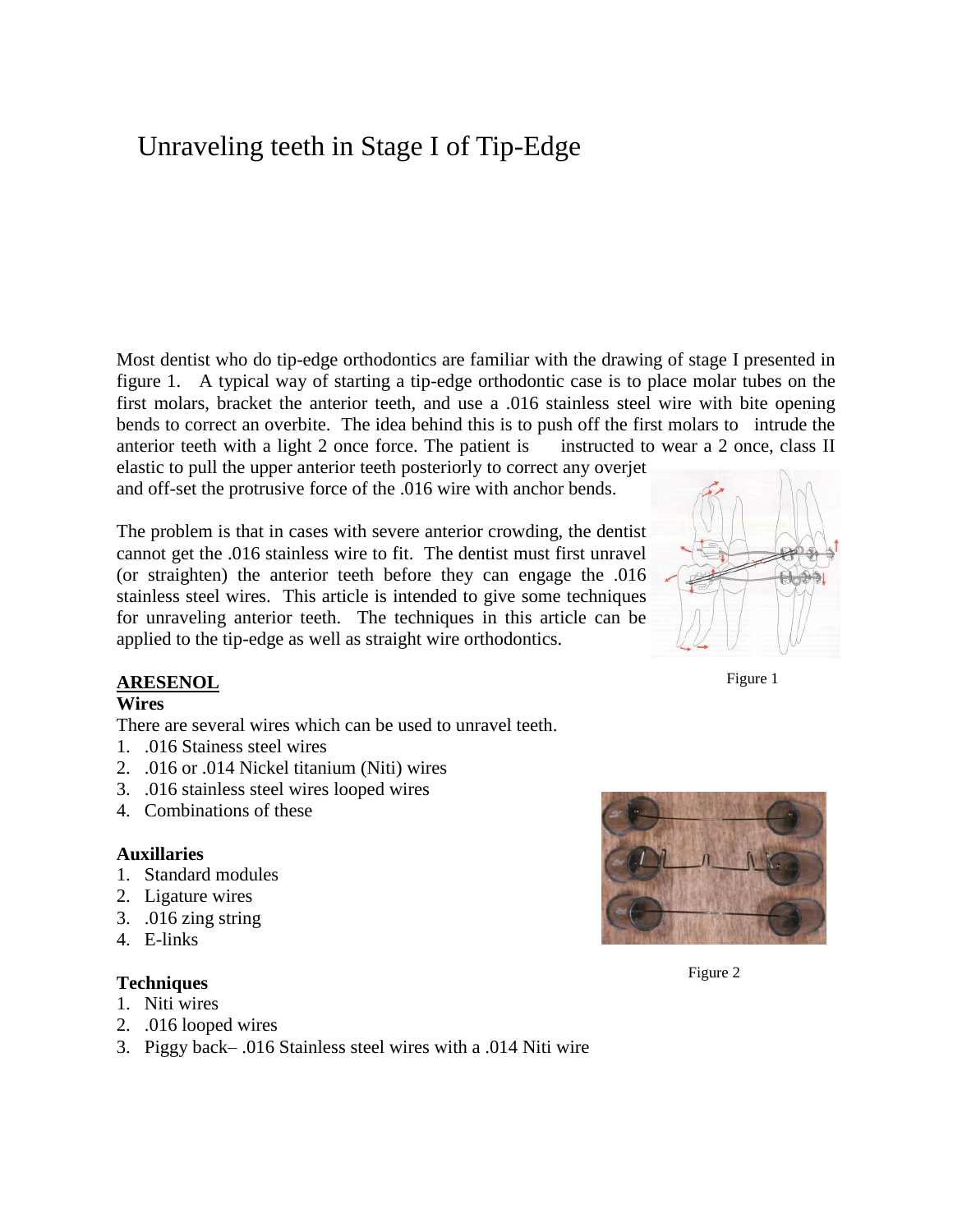## **NICKEL TITANIUM WIRES (NITI)**

I often advise the students in our orthodontic classes, "When in doubt, start with a Niti wire". Niti wires are very flexible. When you bend them, they always want to go back to their original form. These wires are used to unravel teeth. Since they cannot hold a bite opening bend, they cannot be used to correct an overbite or underbite. With tip-edge, we keep the patient in a Niti wire only unto their teeth are straight enough to go to a .016 stainless steel wire.

## **Niti wire– Example 1** (Figure 3-5)

Patient was a first bicuspid extraction case.



Figure 3

Of course, we could not fit patient with stainless steel wires, so we placed upper and lower .016 niti wires. Note– we chose not to engage the upper right lateral into the wire because would put too much torturing force on that tooth. Rule of thumb– never put more a 90 degree or more bend in a niti wire.

Pearl– When a canine is on top of lateral, place an e-link from the canine to the hook on the molar tube. You do not have to engage the lateral if it is crowded out. First objective it to get the canine into place.





Figure 5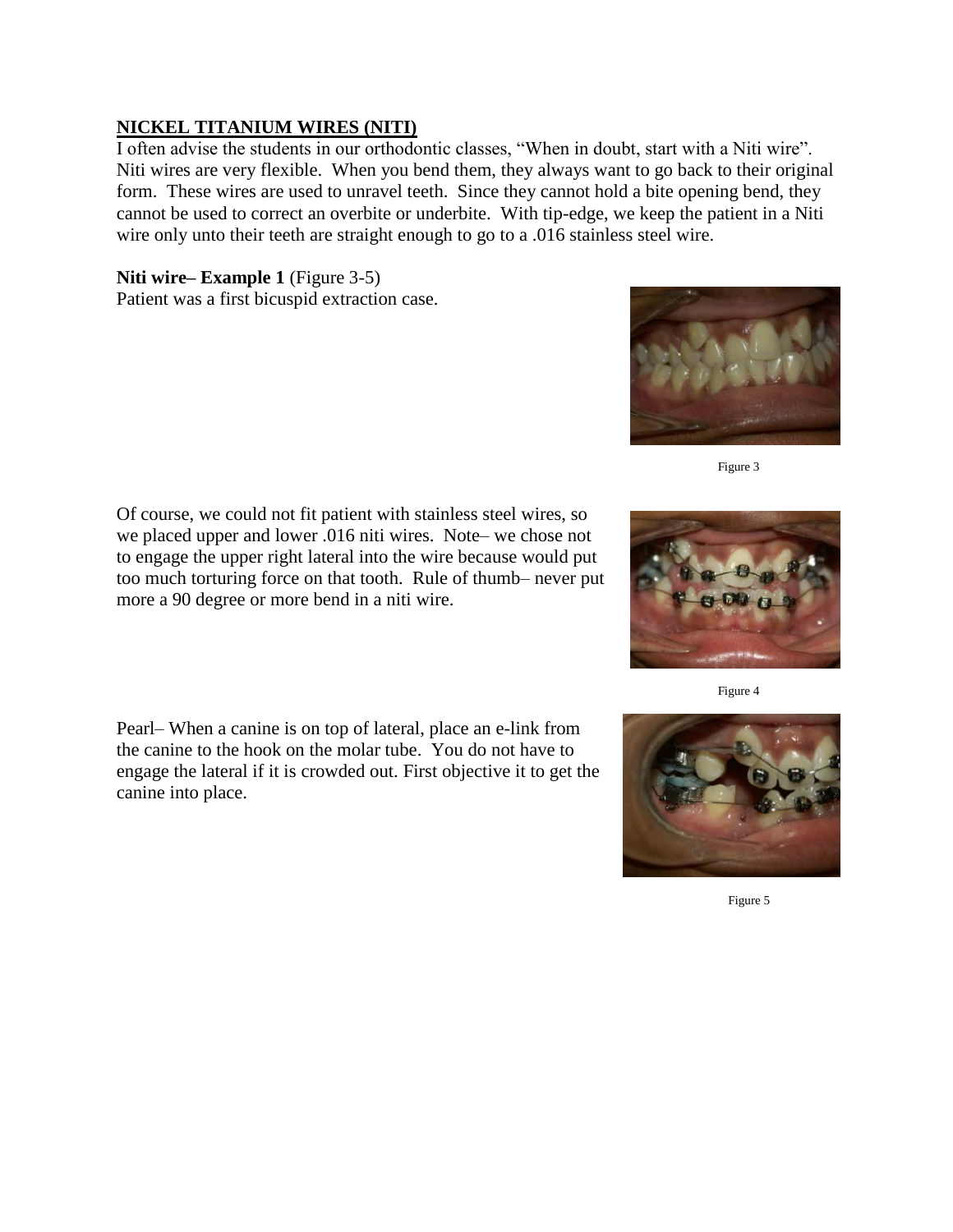## **Niti wires– Example 2 (Figure 6-8)**

Patient a first bicuspid extraction case.



Pearl– Placed button on upper left canine to move it into place with an e-link from the canine to the molar tube on the upper left first molar. Note– At this point, we do not have to engage the canine into the niti wire. The first objective is to move the canine down and distally into place.



Figure 6



Figure 7

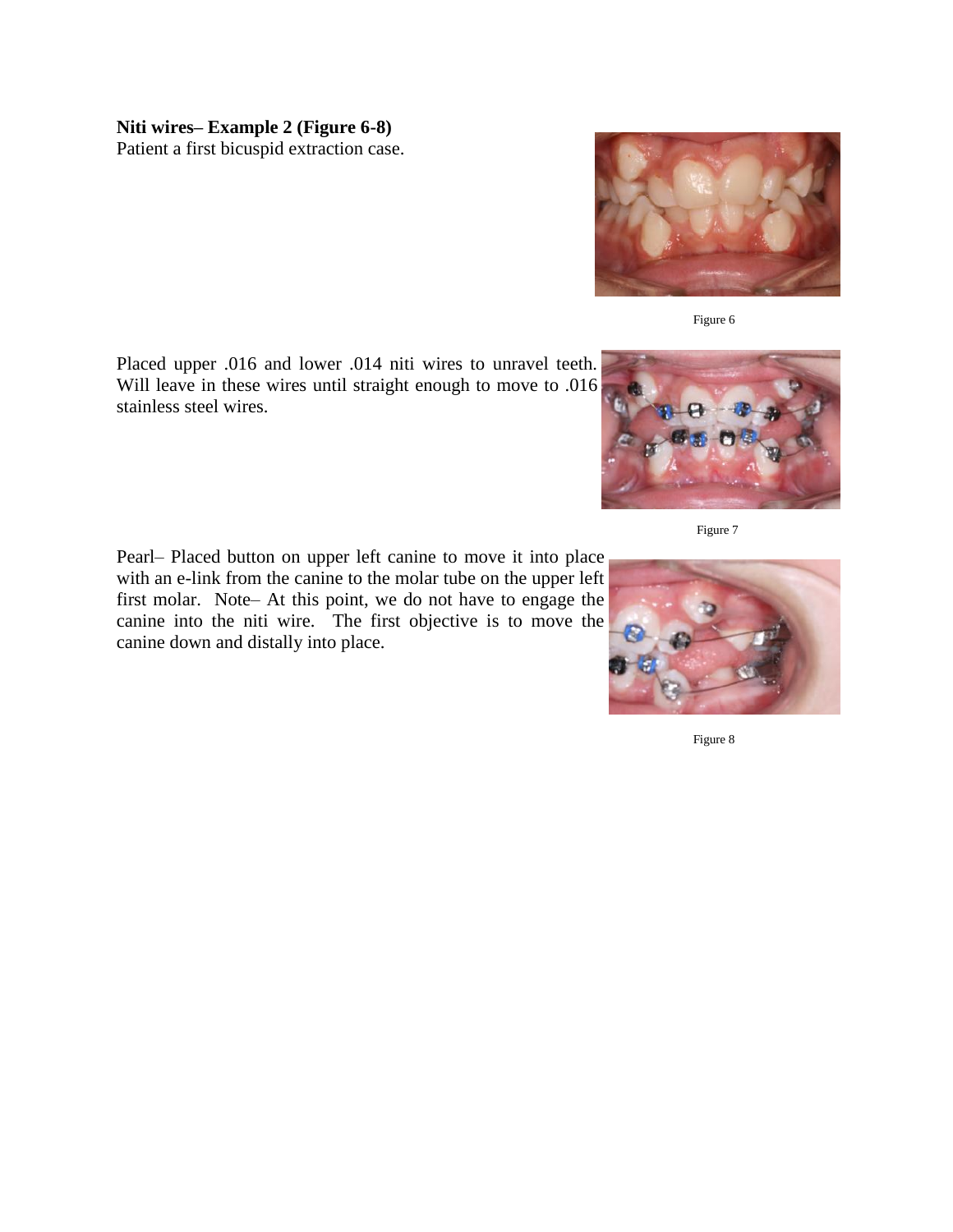## **Niti wires– example 3 (Figure 9-13)**

Class I malocclusion First bicuspid extraction case (Patient treated by dentists taking a 2-years, hands on class in Austin, TX)

Patient placed in upper and lower .016 niti wires. Note-not enough room to bracket upper laterals

Patient six weeks later. Placed bracket an upper laterals. Kept patient in .016 niti wires

When teeth straight enough, moved to .016 stainless steel wires. Used normal stage I tip-edge mechanics. Since no bite to open, wires were placed flat.

Finished Case











Figure 11



Figure 12



Figure 13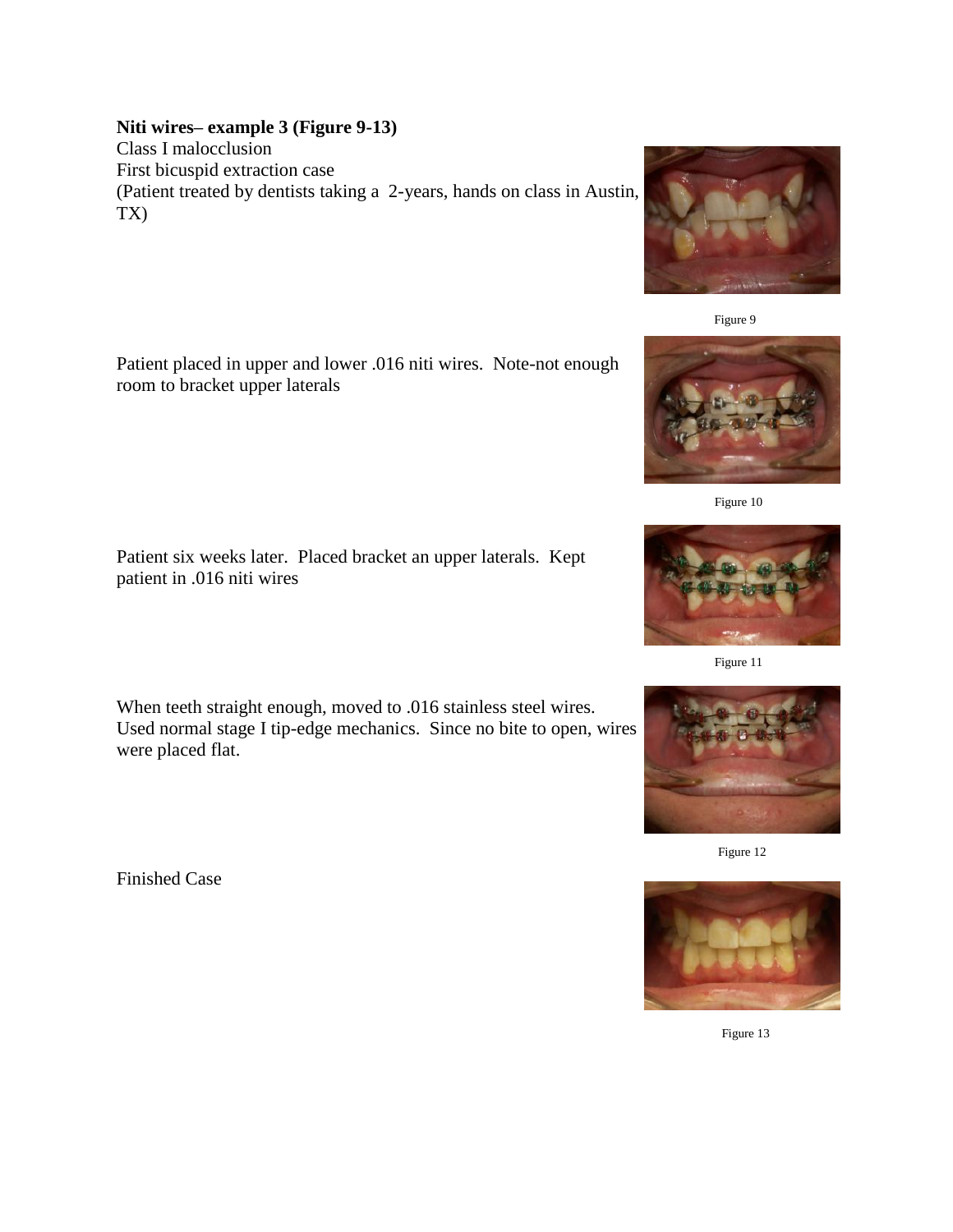## **LOOPED WIRES**

These wires are made of .016 stainless steel. They are great for situations where the dentist wants to open a bite and procline teeth at the same time.

#### **Fitting a looped wire (Figure 14-18)**

If a dentist wishes to use a looped wire, the dentist can take a .016 stainless steel wire and bend the loops or buy pre-bend looped wires from Tp Orthodontics. The pre-bend looped wires come in sized form 10-25.

To size a looped wire, the dentist measures the with of a central and lateral incisor. If the central and lateral are each 6 mm wide, the dentist would use a number 12 looped wire. I find this a good starting point. I recommend trying the wire in before using it. When the canine circles touch the mesial of the canine brackets, the wire should bow 1-2 mm in facially to the lower incisors which are to be proclined. If the wire does not bow out enough, the dentist may choose to use a larger looped wire. A wire which bows out too much would indicate a smaller wire.

Figure 16 shows the proper buccal flaring of a looped wire.

Often the loops in the wire must be bent so they do not poke the patient in the gums. A looped bending plier is good for this task.

The looped wire is put into place. Note that tooth # 24 was too far lingual to be engaged with a module. A ligature wire was used instead. The tips of the loops were bent buccally, so the wire would not poke the patient in the gums.



Figure 14



Figure 15



Figure 16





Figure 18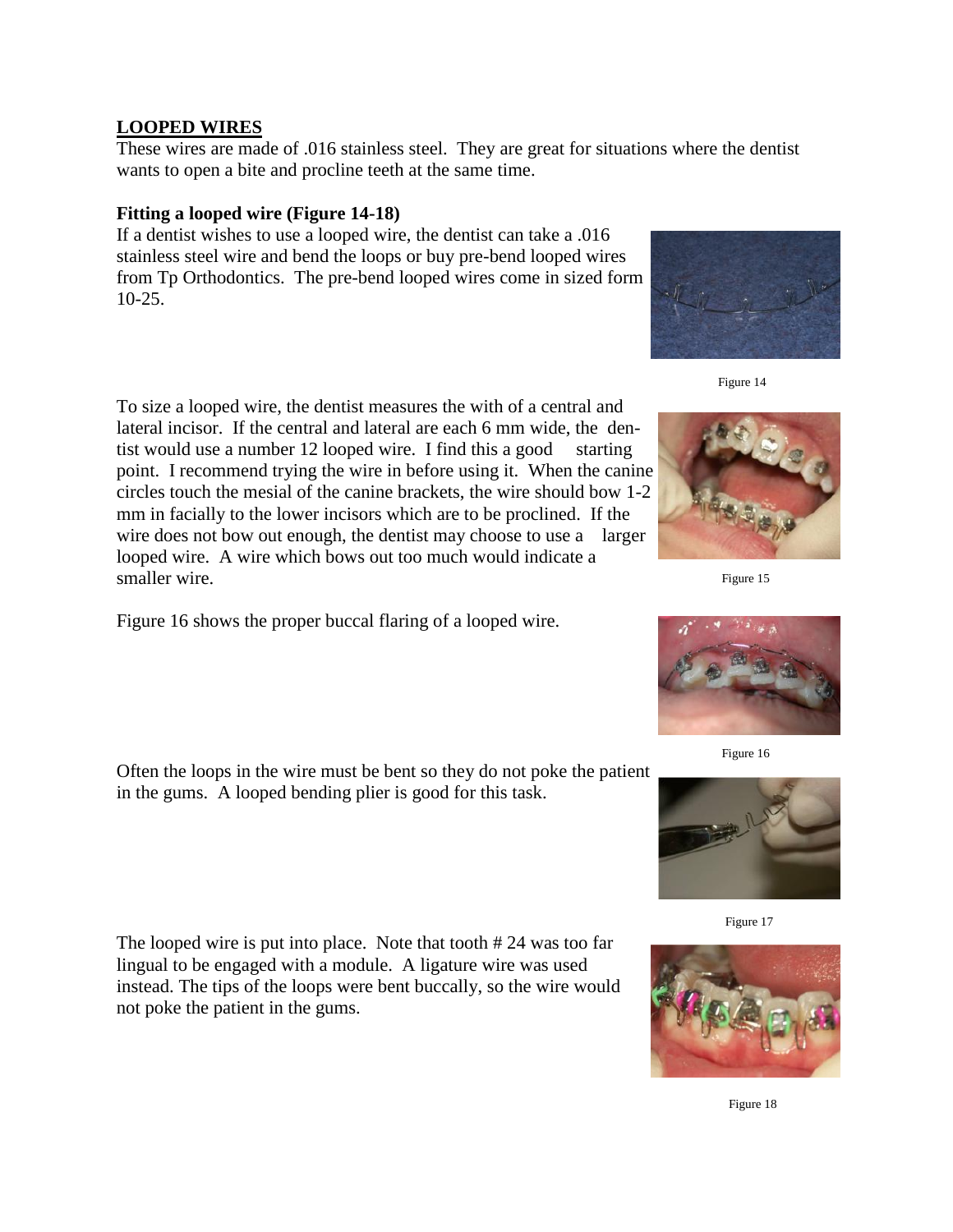## **LOOPED WIRES**

#### **Looped wires– Example 1 (Figure 19-20)**

Patient had an overbite plus crowding of lower anterior teeth. We wanted to open bite plus procline the lower anterior teeth. A upper .016 Stainless steel wire was used in the upper arch and a .016 looped wire was used in the lower arch. Each wire had bite opening bends. The patient was instructed to wear 2 once, class II elastics.

As soon as the lower teeth were straight enough, the looped wire was replaced with a .016 stainless steel wire. Normal stage I tip-edge mechanics were continued until stage I objectives were met.

## **Looped wires– Example 2 (Figure 21-24)**

Non-extraction case. Patient is slightly dental and skeletal class III with an anterior crossbite. (Patient is being treated by dentists taking a 2-year, hands on class in Austin, Texas)

Patient placed in upper and lower .016 niti wires because that was only wire which would fit.

Patient placed in an upper .016 looped wire to procline the upper anterior teeth. We tied in upper laterals with ligature wires.

Patient now in normal .016 wires to finish stage I of treatment. Note– patient wearing 2 once class III elastics. Wires were placed flat because no bite to open. We are now proceeding with normal stage I tip-edge mechanics.

Figure 19



Figure 21



Figure 22



Figure 23





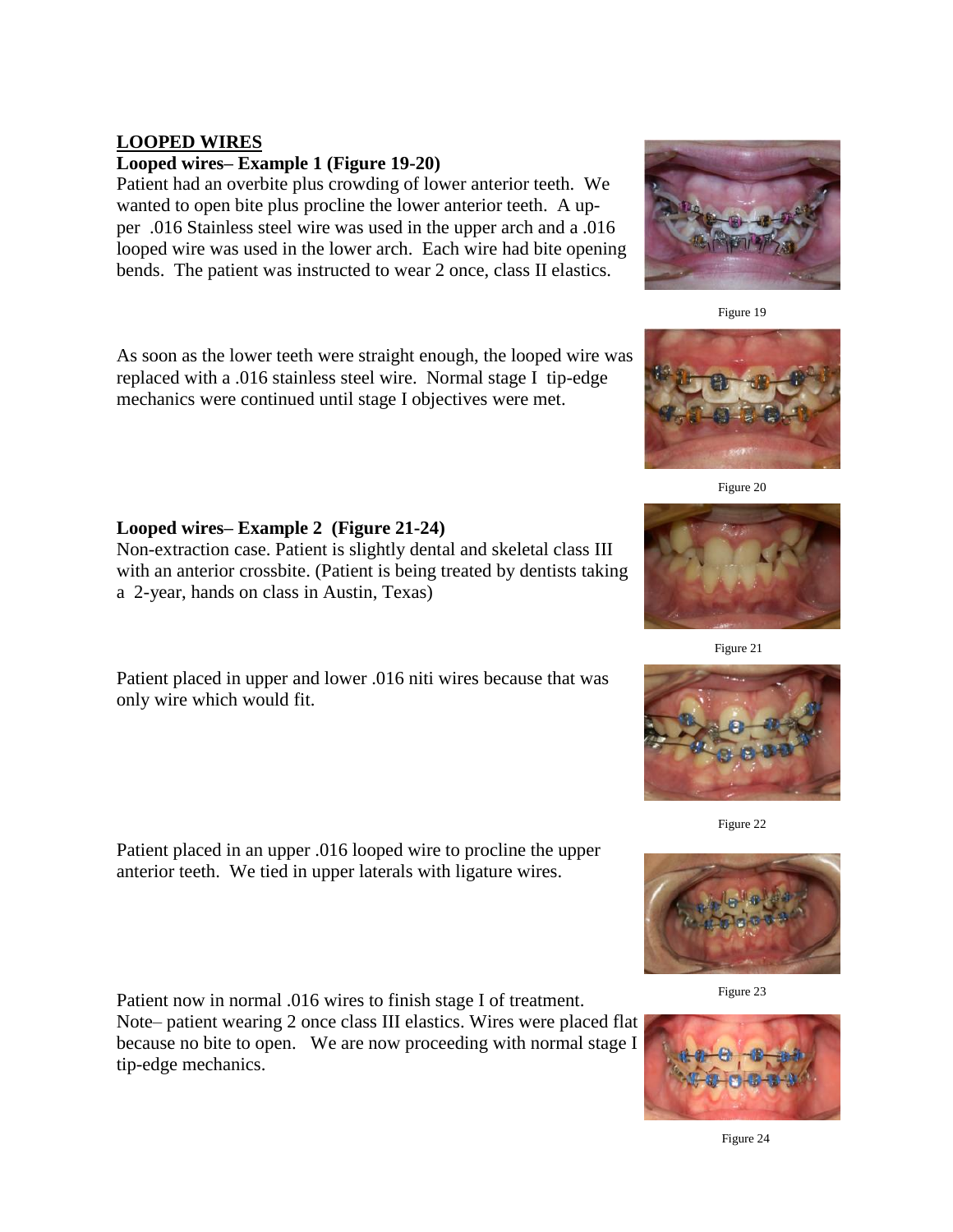#### **Looped wires– Example 3 (Figure 25-29)**

Patient class III malocclusion. When he came in, all he hit on was his second molars and anteriors. He was told he needed orthognathic surgery to correct his case. We agreed that orthognathic surgery would produce the best results. His parents did not want the surgical option. They were willing to accept compromised results. Our orthodontic workup indicated a non-extraction case.

Start case– We places an upper looped wire to procline the upper anterior teeth. A lower .016 stainless steel wire was placed. The wires were flat because there was no bite to open. Class III, 2 once elastics were used

When patients teeth were straight enough, .016 stainless steel wires were placed.

.Pre-stage III– Bicuspids were bracketed and patient was kept in .016 stainless steel wires. Note. Posterior bite settling because not patient not hitting on his anterior teeth

Finished case– braces were taken off early due to bad hygiene. Note– bite settled much better once anterior teeth were proclined. Patient can now eat a hamburger. (Patient was treated by dentist taking a 2-year, hands-on class in Austin, TX)







Figure 28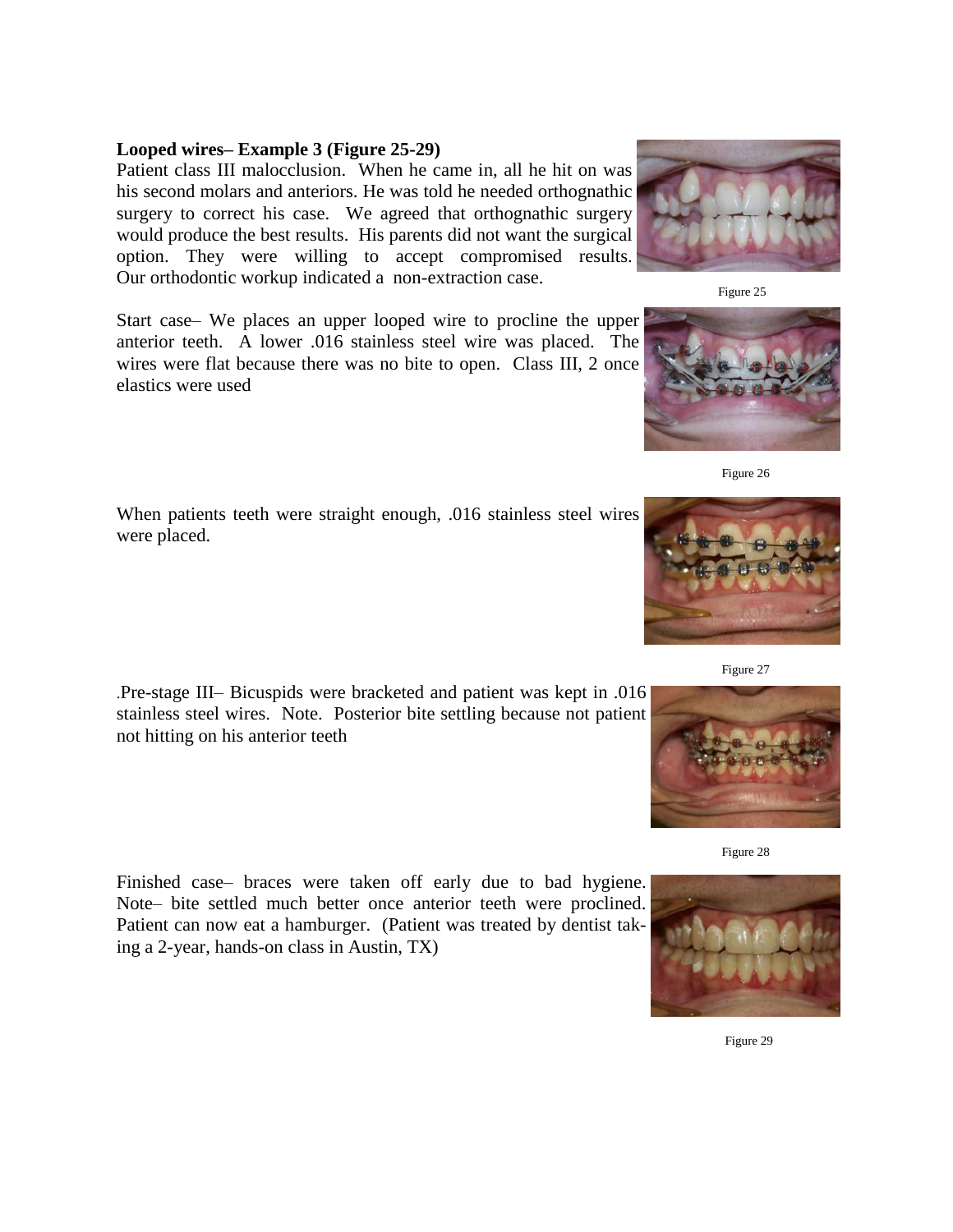## **PIGGY BACK WIRES**

This technique incorporates a .016 stainless steel wire on top of a .014 niti wire. The dentist can also use a .016 niti wire, but we fine it easier to engage the .014 niti into the bracket slot. This technique is used when the dentist wants to open the bite and unravel the teeth at the same time. An alternative technique would be to use a looped wire. I mainly use this technique when the patient had a overbite of 80% or more along with severe anterior crowding. If the patient has less than an 80% overbite, I often start the patient in .016 niti wires alone and than move them to .016 stainless steel wires when their teeth are straight enough.

#### **Examples of Piggy back technique Piggy back– Example 1 (Figure 30-32)** Patient presented with about a 90% overbite and lower crowding.

In upper arch, we placed a .016 stainless steel wire. In the lower arch, tooth # 23 was too far lingual to engage in the stainless steel wire, so we place a .014 niti wire from canine to canine to move tooth # 23 facially. A .016 Stainless steel wire was placed on top of the niti wire. Both stainless steel wires have bite opening bends placed in them.

When tooth #23 was straight enough to engage it into the stainless steel wire, we removed the underlying niti wire.





Figure 32

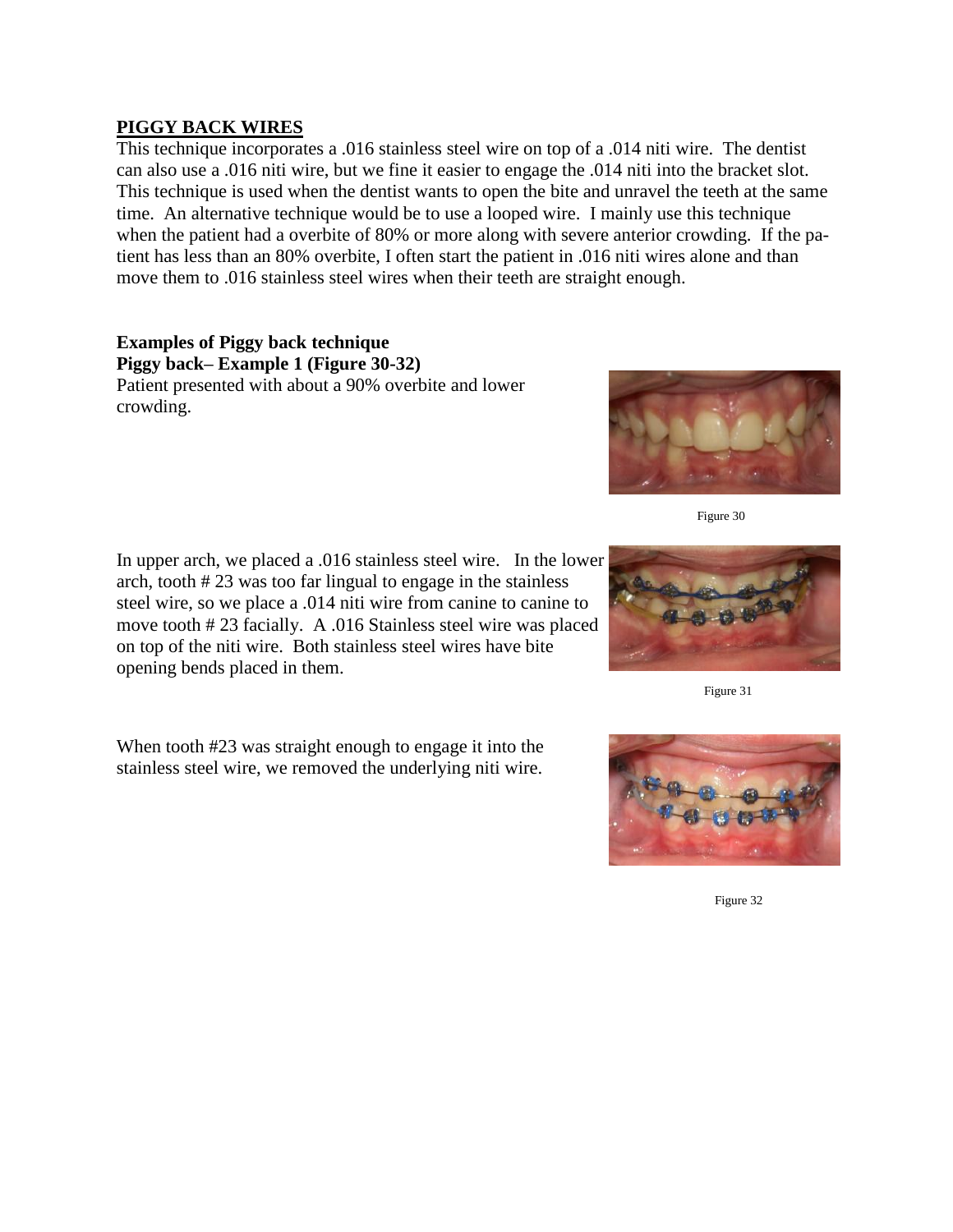#### **Piggy back– Example 2**

Patient presents with a class III malocclusion. This was a second bicuspid extraction case.



Figure 33

We placed the patient in upper and lower .016 stainless steel wires with bite opening bends. In the upper arch, we piggy backed a .014 niti wire (a upper looped wire could have been used in this case also). Tooth # 23 was tied onto the lower wire with a zing string.



Figure 34

Patient in Stage II of treatment. Now in upper and lower .022 stainless steel wires.

Finished case. (Patient treated by dentists taking a 2-year, hands-on class in Austin, TX)



Figure 35